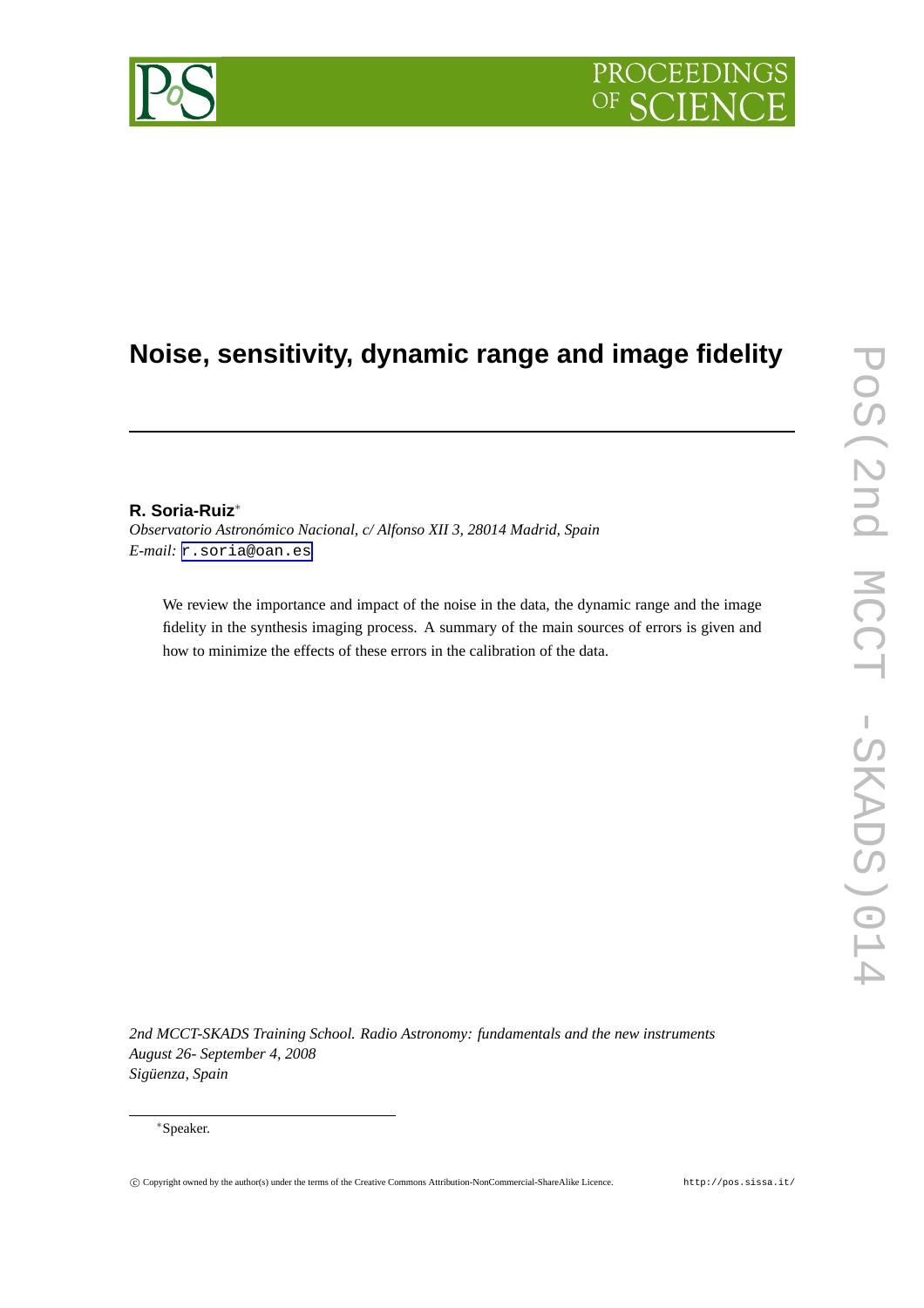#### **1. Noise and sensitivity**

Noise can be defined as a random signal that mixes with the transmitted or received signal from the stellar source that we are observing. Since this undesired signal limits the quality of any communication system, it is particularly important to minimize the noise level and its effect on the observational data. Several sources may add noise to the stellar source radiation. These include external artificial noise (for example from the engines of the telescopes), atmospheric noise, noise from the ground and cosmic background radiations. In addition, the receivers and its components also introduce noise to the data. The latter is the main contribution to the total noise, and it is usually measured as the receiver temperature. In most of the radio-bands, the thermal noise, which is due to the fluctuations of the electrons in conductors, is the main contribution to the total electronic noise. Thus, in radio-astronomy the output noise power of the receiver is given by the Johnson-Nyquist equation:

$$
P_N = k T_{sys} \, \Delta \nu \tag{1.1}
$$

where  $T_{sys}$  is the sum of the receiver temperature and the antenna temperature  $(T_A)$ , which measures the power absorbed by the antenna. In an ideal, loss-free radio telescope,  $T_A$  is the brightness temperature  $(T_B)$  if the intensity of the received radiation is constant within the main lobe, or  $T_B$  x ( $\Omega_s/\Omega_A$ ), which takes into account the difference between the angular dimension of the source and that of the main lobe.

Another important issue related to the noise is the signal-to-noise-ratio (SNR). This quantity determines the noise limit of a source signal. The SNR can be defined as:

$$
SNR = \frac{signal}{noise\ per\ measurement} \sqrt{number\ of\ independent\ measurements} \tag{1.2}
$$

Since the source signal is given by *TA*, and the noise per measurement is proportional to the power noise, thus proportonial to  $T_{sys}$ , equation (1.2) can be written as

$$
SNR_{lim} = \frac{T_A}{T_{sys}} \sqrt{number\ of\ independent\ measurements}
$$
 (1.3)

Or, inverting and dividing by the signal, the noise limit can be defined as

$$
\Delta T_{lim} = \frac{T_{sys}}{\sqrt{number\ of\ independent\ measurements}}\tag{1.4}
$$

On the other hand, how many independent measurements are made by a single baseline for total time *t* over a bandwidth  $\Delta v$ ? This magnitude is given by the Nyquist theorem:

Number of independent measurements = 
$$
2 \Delta v t
$$
 (1.5)

Defining the antenna temperature (Rayleigh-Jeans regime) as

$$
T_A = \frac{\eta_a A}{2k} S_v \tag{1.6}
$$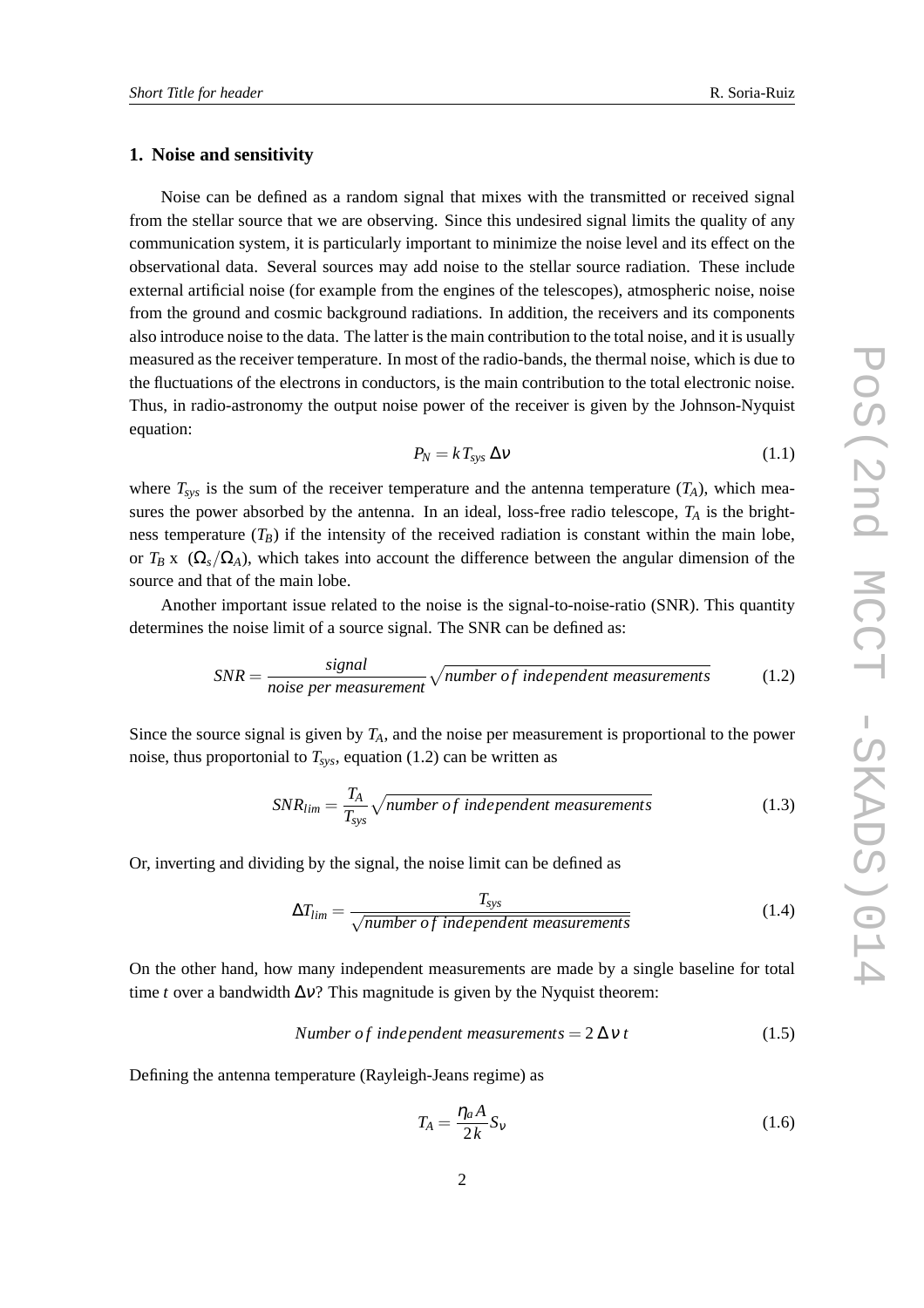where  $\eta_a$  and A are the efficiency and aperture of the antenna, the noise level (Jy) on a single baseline will be

$$
\Delta S = \frac{\sqrt{2}kT_{sys}}{\eta_a A \sqrt{\Delta vt}}\tag{1.7}
$$

If the system efficiency (which accounts for the electronics and digital losses) is included, renaming some terms we have:

$$
\Delta S = \frac{1}{\eta_s} \frac{SEFD}{\sqrt{2\Delta vt}} \qquad SEFD = \frac{T_{sys}}{K}
$$
 (1.8)

where SEFD (System Equivalent Flux Density) measures the overall antenna performance and K (K/Jy) is the gain of the antenna. With all this information, we can calculate the sensitivity of a synthesis image, which corresponds to the combined sensitivity of all the possible interferometer combinations. This noise limit will determine the weakest feature that can be detected in the absence of other imaging limitations. The determination of this magnitude will depend on the recording and subsequent correlation of the data. If the observational setup includes only single polarization data, the image sensitivity is the standard deviation of the mean of the number of samples  $(L)$ , each with a standard deviation  $\Delta S$ .

$$
\Delta I_m = \frac{\Delta S}{\sqrt{L}}\tag{1.9}
$$

Since  $L = \frac{1}{2}$  $\frac{1}{2}N(N-1)\frac{t_{int}}{t}$  (for an homogeneous array) where N is the number of antennas of the array, the sensitivity of the single polarization image will be

$$
\Delta I_m = \frac{1}{\eta_s} \frac{SEFD}{\sqrt{N(N-1)\Delta V t_{int}}} \tag{1.10}
$$

If dual polarization data are recorded, the four Stokes parameters (I, Q, U and V) can be determined and so do the I, Q, U and V images. Since these images obey Gaussian statistics, in this case, the sensitivity of the image will be

$$
\Delta I = \frac{\Delta I_m}{\sqrt{2}} = \frac{1}{\eta_s} \frac{SEFD}{\sqrt{2N(N-1)\Delta V t_{int}}}
$$
(1.11)

#### **2. Image fidelity and dynamic range**

Both, image fidelity and dynamic range are measure of the quality of an image but the link between the two quantities is hard to make. While the image fidelity is the difference between any produced image and the correct image, the dynamic range can be defined as the ratio between the peak brightness on the image and the rms in a region believed to be void of emission, that is, the dynamic range is an estimation of the image fidelity. On the other hand, the dynamic range is much easier to measure then the image fidelity because firstly, the on-source errors are typically much higher than the off-source rms, and secondly, because the true source image is unknown.